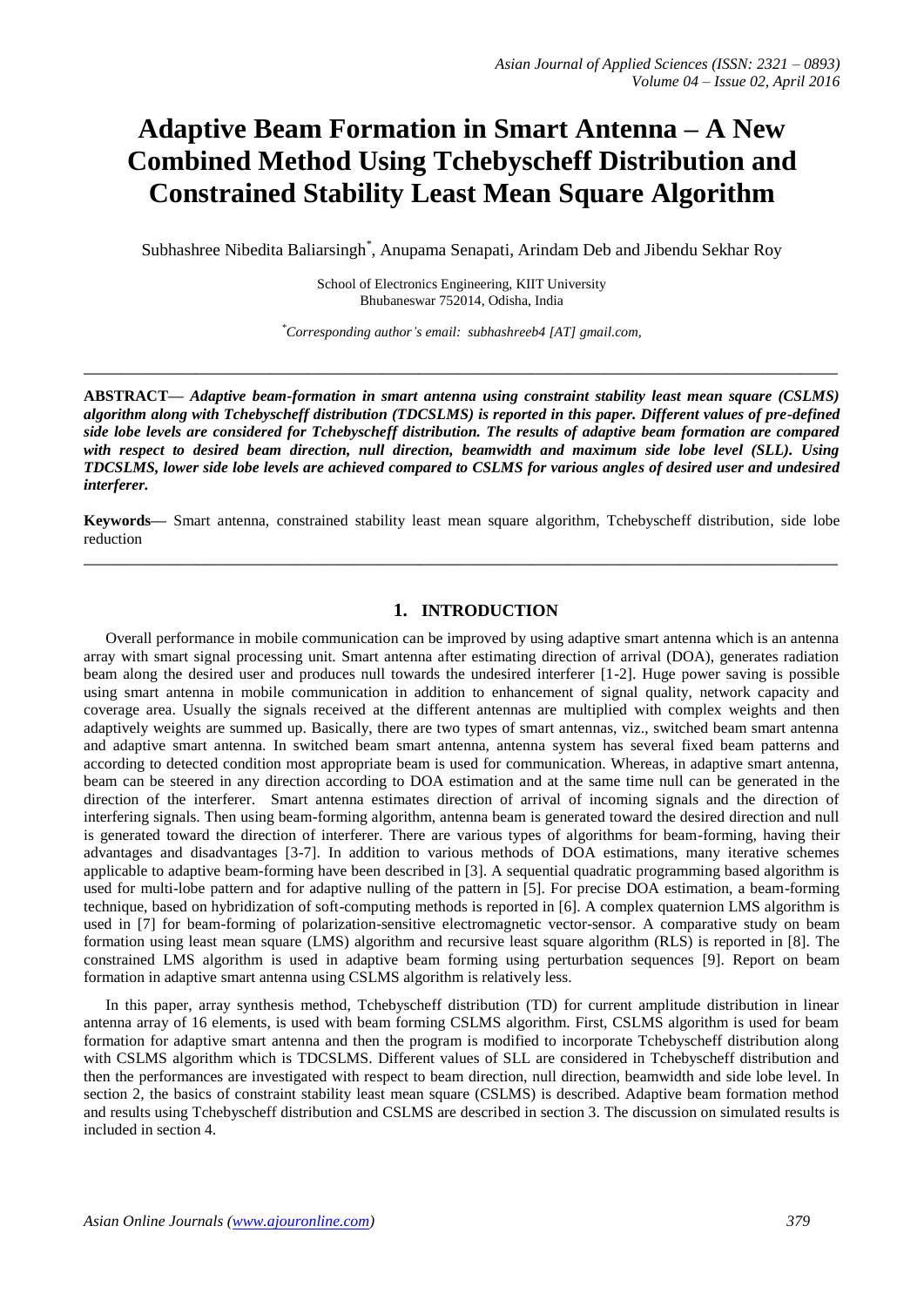#### **2. BEAM-FORMING ALGORITHM**

Constrained least mean square algorithm is one of the most commonly used linear-equality-constrained adaptive filtering algorithms**.** Constrained adaptive filtering algorithms are used for applications where a parameter vector need be estimated subject to a set of linear equality constraints. A constrained stability LMS (CSLMS) algorithm for filtering speech sounds, is proposed by minimizing the squared Euclidean norm of the difference weight vector under a stability constraint defined over estimation error [10]. In CSLMS algorithm with adaptively adjusting step size based on error signal is used to improve filtering performance and convergence speed. Adaptive algorithm is used to minimize the error  $e(n)$  between desired signal  $d(n)$  and array output  $y(n)$ , as

$$
e(n) = d(n) - y(n) \tag{1}
$$

In the CSLMS algorithm, the time-varying step-size is inversely proportional to the squared norm of the difference between two consecutive input vectors. The weight update equation of CSLMS algorithm is [10]

$$
w(n+1) = w(n) + \mu \frac{\delta u(n) \delta e^*(n)}{\|\delta u(n)\|^2}
$$
\n(2)

Where  $\delta$ **u**(*n*) = **u**(*n*) -**u**(*n* -1) denotes the difference of the input vector;  $\delta e(n) = e(n) - e(n - 1)$  is the difference of error signal; and the error signal,  $e(n) = d(n) - \mathbf{W}^{\mathbf{H}}(n)\mathbf{u}(n)$ ;  $d(n)$  is the desired signal, and  $\mu$  is the step size.

The weight adaptation rule can be made more robust by introducing a factor "p" and by multiplying the weight increment by a constant step size  $\mu$  to control the speed of the adaptation. This gives the weight update relation for CSLMS algorithm in its final form as follows [10],

$$
w(n+1) = w(n) + \mu \left[ \frac{\delta u(n) \delta e^*(n)}{p + ||\delta u(n)||^2} \right]
$$
\n(3)

The step size in the CSLMS algorithm affects convergence speed and steady state maladjustment. Since the adaptive algorithm generally has larger error signal at beginning of the computation, and smaller error when it converge, error signal can be used as a reference for the adjustment of step size. That is a larger step size can be applied at the beginning for a faster convergence speed, and a smaller one can be used at the stage of convergence for a smaller maladjustment.

#### **3. BEAM FORMATION OF ADAPTIVE SMART ANTENNA**

A uniform linear array of inter-element spacing "d" is shown in figure 1.



**Figure 1:** Linear Antenna Array Configuration

For a main beam at an angle θ, the array factor is expressed as [11]

$$
AF_L = \sum_{n=0}^{N-1} A_n e^{(jn(\frac{2\pi d}{\lambda}\cos\theta + \alpha))}
$$
(4)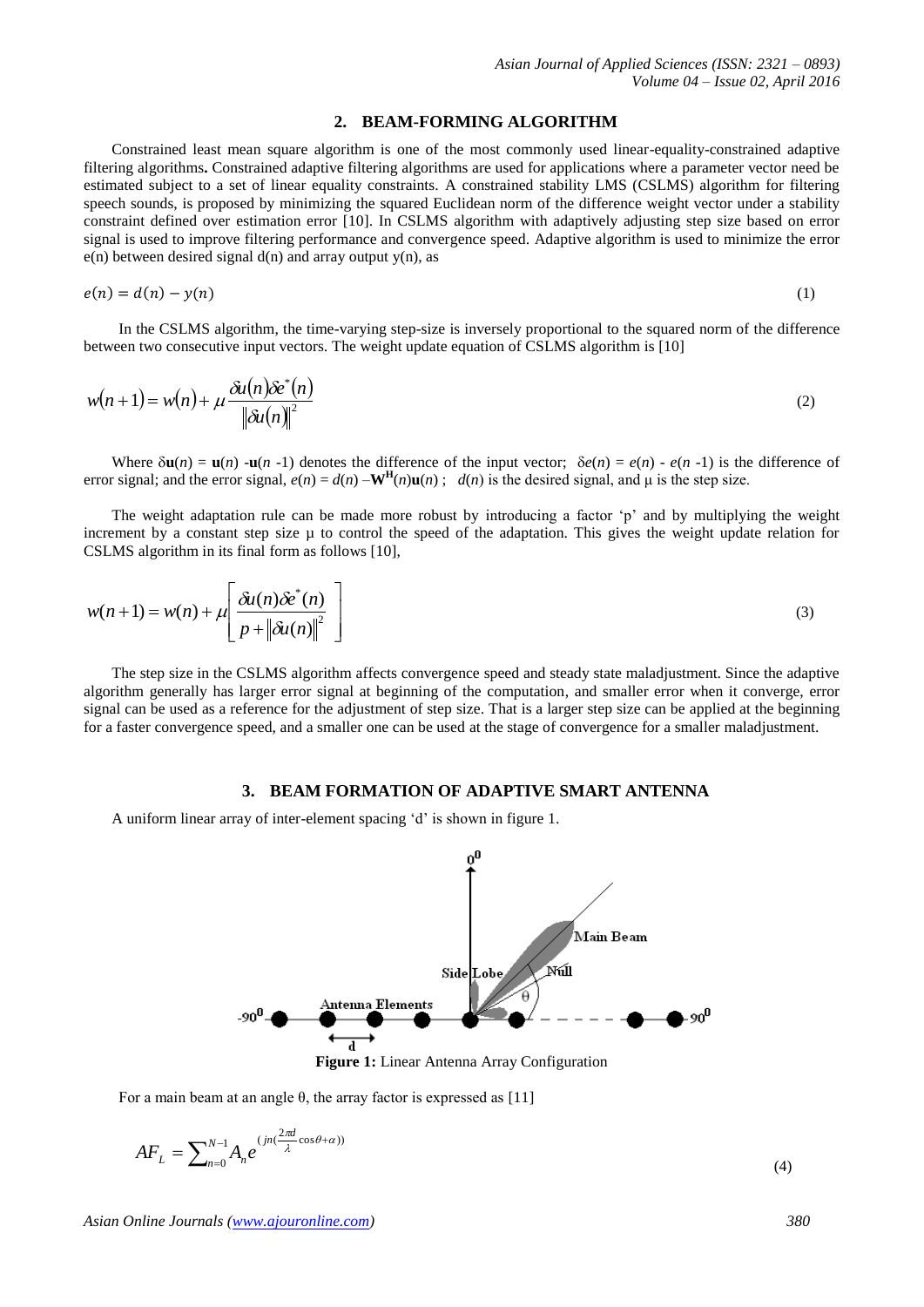Where phase factor  $\beta = 2\pi/\lambda$  and to generate the main beam at wavelength  $\lambda$  toward the desired beam direction  $\theta^0$ from the broadside direction, the progressive phase shift is

$$
\alpha = \frac{-2\pi d}{\lambda} \cos \theta \tag{5}
$$

Tchebyscheff distribution (TD) for current amplitude [11, 12], fed in antenna, is used for antenna array synthesis to achieve narrowest beam for a given side lobe level. Also it is used to obtain lowest side lobe level for a given beam width. Tchebyscheff distribution, expressed in polynomial form as [11, 12]

$$
T_m(x) = \cos(m\cos^{-1} x) \quad ; \quad -1 < x < +1
$$
\n
$$
= \cos(m\cosh^{-1} x) \quad |x| > +1 \tag{6}
$$

$$
T_m(x_o) = b \tag{7}
$$

It can be calculated [12] by notifying that if,  $b = \cosh \rho$ , then

$$
x_o = \cosh(\frac{\rho}{m})
$$
 (8)

Beamwidth is directly related to 'b' and ' $x<sub>o</sub>$ ' is related to the position of main beam.

In this paper, in adaptive beam formation, array synthesis method Tchebyscheff distribution is used along with beam forming algorithm CSLMS to generate adaptive beam in a particular direction as well as in the direction of predefined null. The cost function is the final array factor for Tchebyscheff array, which is

$$
AF = AF_L T_m(x) \tag{9}
$$

Normalized array factor is

$$
AF_{norm} = \left| \frac{AF}{AF_{max}} \right| \tag{10}
$$

Here,  $AF_{\text{max}}$  is the maximum value of array factor (AF) which is maximum along the direction of main beam. In computer programming, particular directions of main beam and null are given as input for 16 elements linear antenna array. The value of inter-element spacing "d" is 0.5λ. Then in Tchebyscheff distribution different fixed values of side lobe levels (-20 dB, -25 dB, -30 dB) are chosen. In the TDCSLMS algorithm, first the current amplitudes, fed to the antennas, are determined using Tchebyscheff distribution for a particular value of SLL. Then CSLMS algorithm is used to weight update to generate beam and null in particular directions. The normalized array factor obtained using CSLMS for beam direction  $10^0$  and null direction  $25^0$ , beam direction  $15^0$  and null direction  $22^0$  and beam direction  $35^0$  and null direction  $45^{\circ}$  respectively are plotted in figure 2, figure 3 and figure 4 respectively.



**Figure 2:** Array Pattern for Beam Direction of  $10^0$  and Null Direction of  $25^0$  Using CSLMS with  $\mu$ =0.002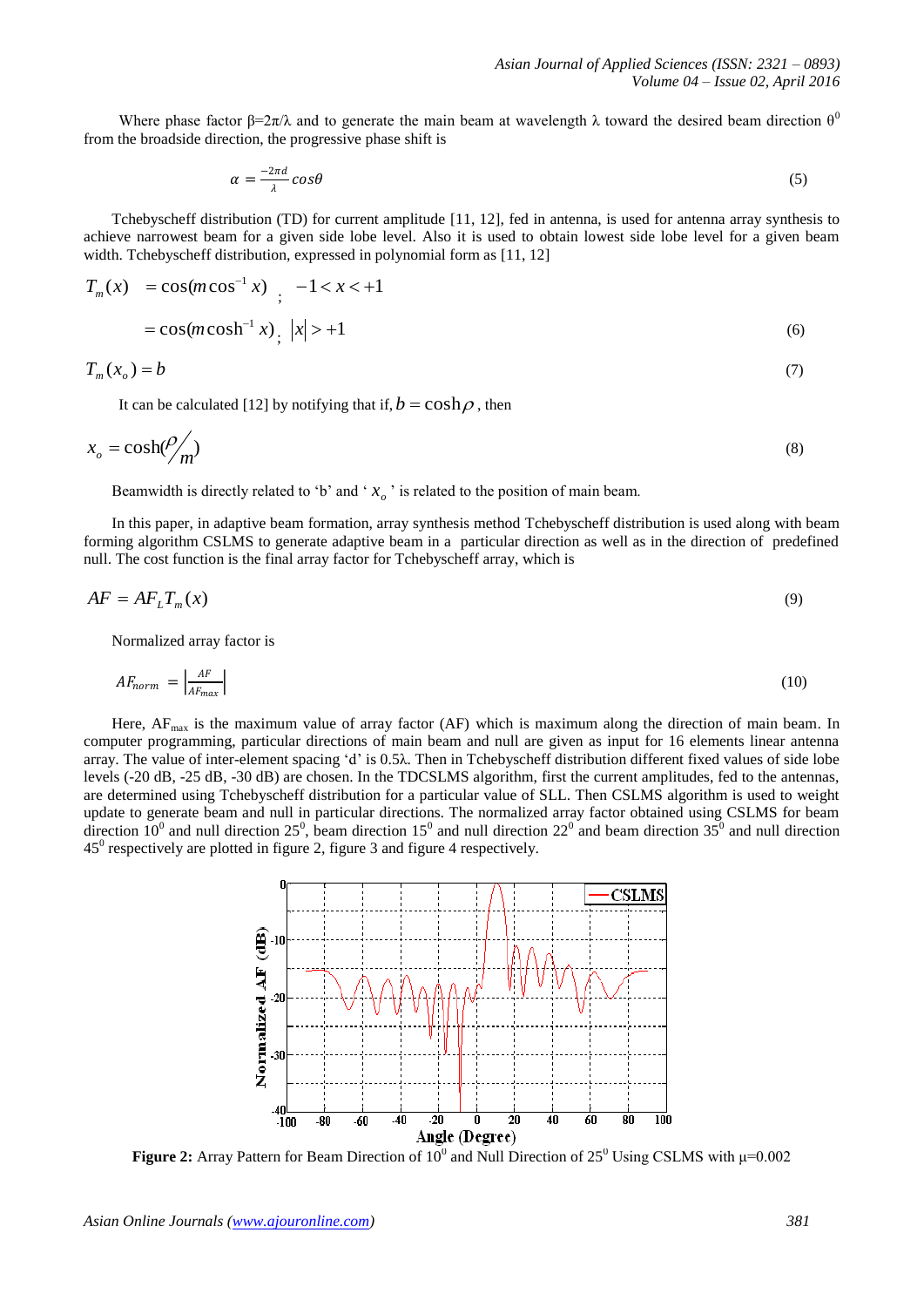

**Figure 3:** Array Pattern for Beam Direction of  $15^0$  and Null Direction of  $22^0$  Using CSLMS with  $\mu$ =0.002



**Figure 4:** Array Pattern for Beam Direction of  $35^0$  and Null Direction of  $45^0$  Using CSLMS with  $\mu$ =0.002

The normalized array factor obtained using TDCSLMS for beam direction  $10^0$  and null direction  $25^0$ , beam direction  $15^{\circ}$  and null direction  $22^{\circ}$  and beam direction  $35^{\circ}$  and null direction  $45^{\circ}$  respectively are plotted in figure 5, figure 6 and figure 7 respectively. In these cases side lobe levels are set at -25 dB in Tchebyscheff distribution.



**Figure 5:** Array Pattern for Beam Direction of  $10^{\circ}$  and Null Direction of  $25^{\circ}$  Using TDCSLMS with  $\mu$ =0.004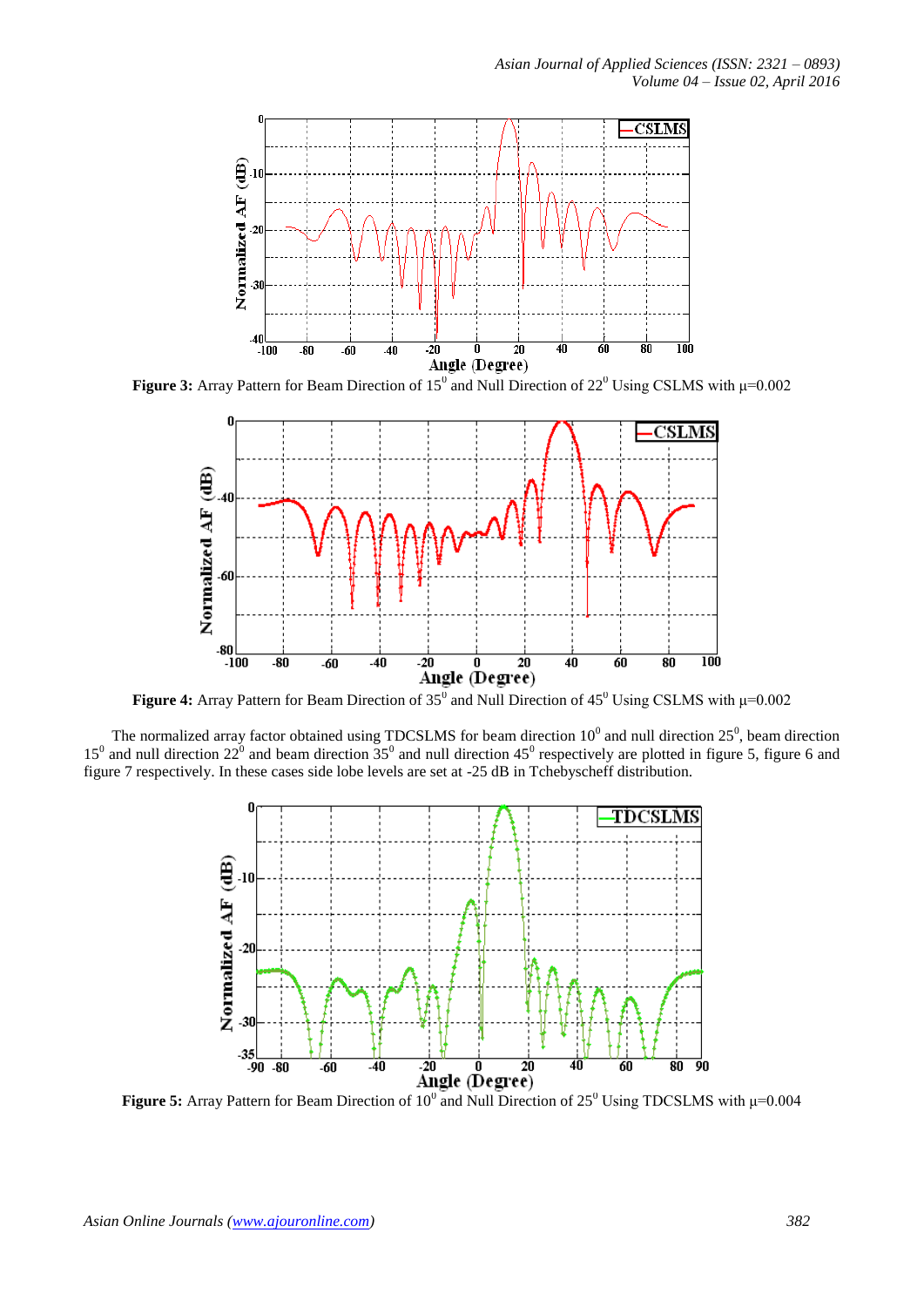

**Figure 6:** Array Pattern for Beam Direction of  $15^{\circ}$  and Null Direction of  $22^{\circ}$  Using TDCSLMS with  $\mu$ =0.003



**Figure 7:** Array Pattern for Beam Direction of  $35^{\circ}$  and Null Direction of  $45^{\circ}$  Using TDCSLMS with  $\mu$ =0.002

The normalized array factor obtained using TDCSLMS for beam direction  $10^0$  and null direction  $25^0$ , beam direction  $15^0$  and null direction  $22^0$  and beam direction  $35^0$  and null direction  $45^0$  respectively are plotted in figure 8, figure 9 and figure 10 respectively. In these cases side lobe levels are set at -20 dB in Tchebyscheff distribution.



**Figure 8:** Array Pattern for Beam Direction of  $10^0$  and Null Direction of  $25^0$  Using TDCSLMS with  $\mu$ =0.003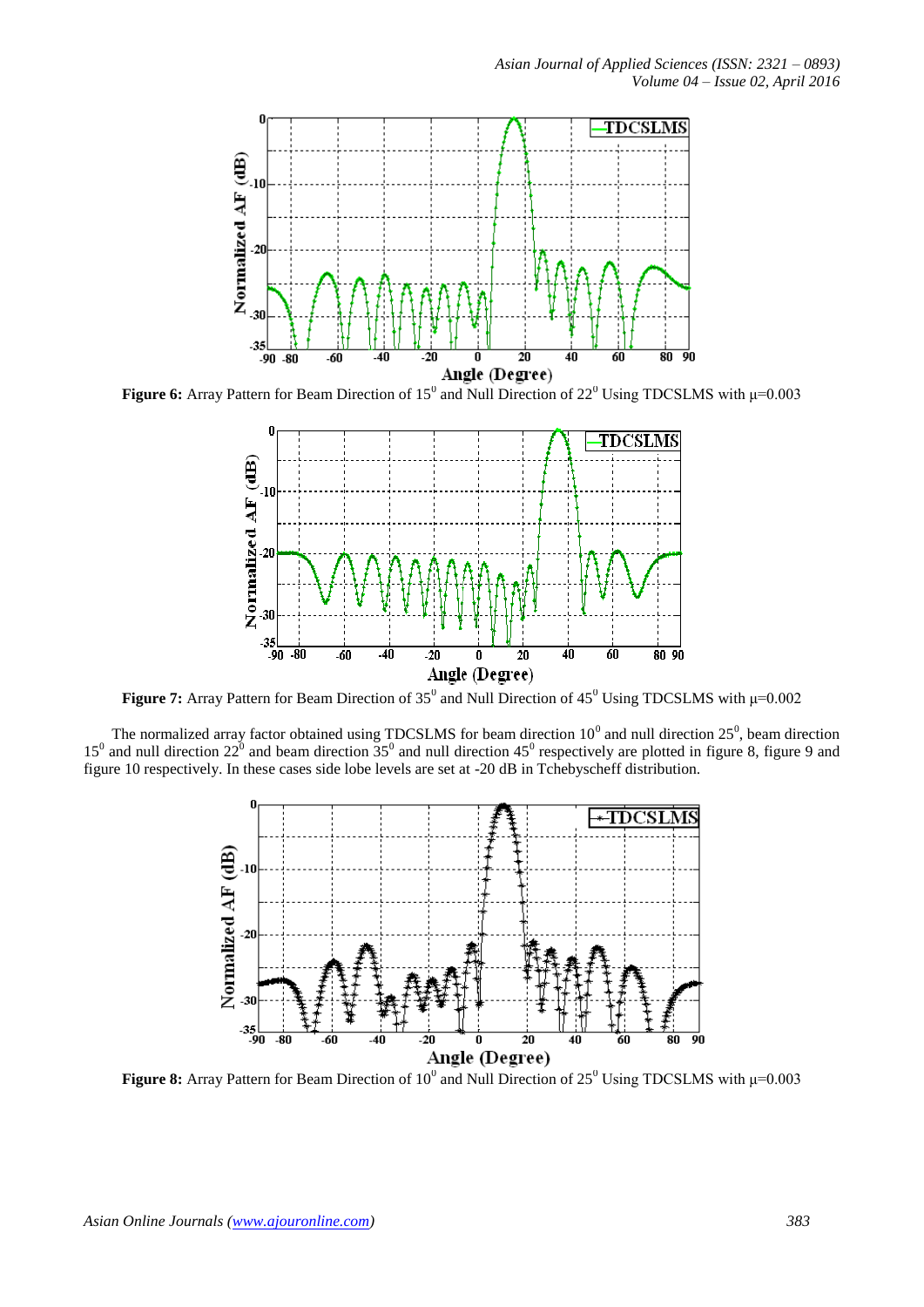

**Figure 9:** Array Pattern for Beam Direction of  $15^{\circ}$  and Null Direction of  $22^{\circ}$  Using TDCSLMS with  $\mu$ =0.003



Figure 10: Array Pattern for Beam Direction of 35<sup>0</sup> and Null Direction of 45<sup>0</sup> Using TDCSLMS with  $μ=0.003$ 

The normalized array factor obtained using TDCSLMS for beam direction  $10^0$  and null direction  $25^0$ , beam direction  $15^0$  and null direction  $22^0$  and beam direction  $35^0$  and null direction  $45^0$  respectively are plotted in figure 11, figure 12 and figure 13 respectively. In these cases side lobe levels are set at -30 dB in Tchebyscheff distribution.



**Figure 11:** Array Pattern for Beam Direction of  $10^0$  and Null Direction of  $25^0$  Using TDCSLMS with  $\mu$ =0.003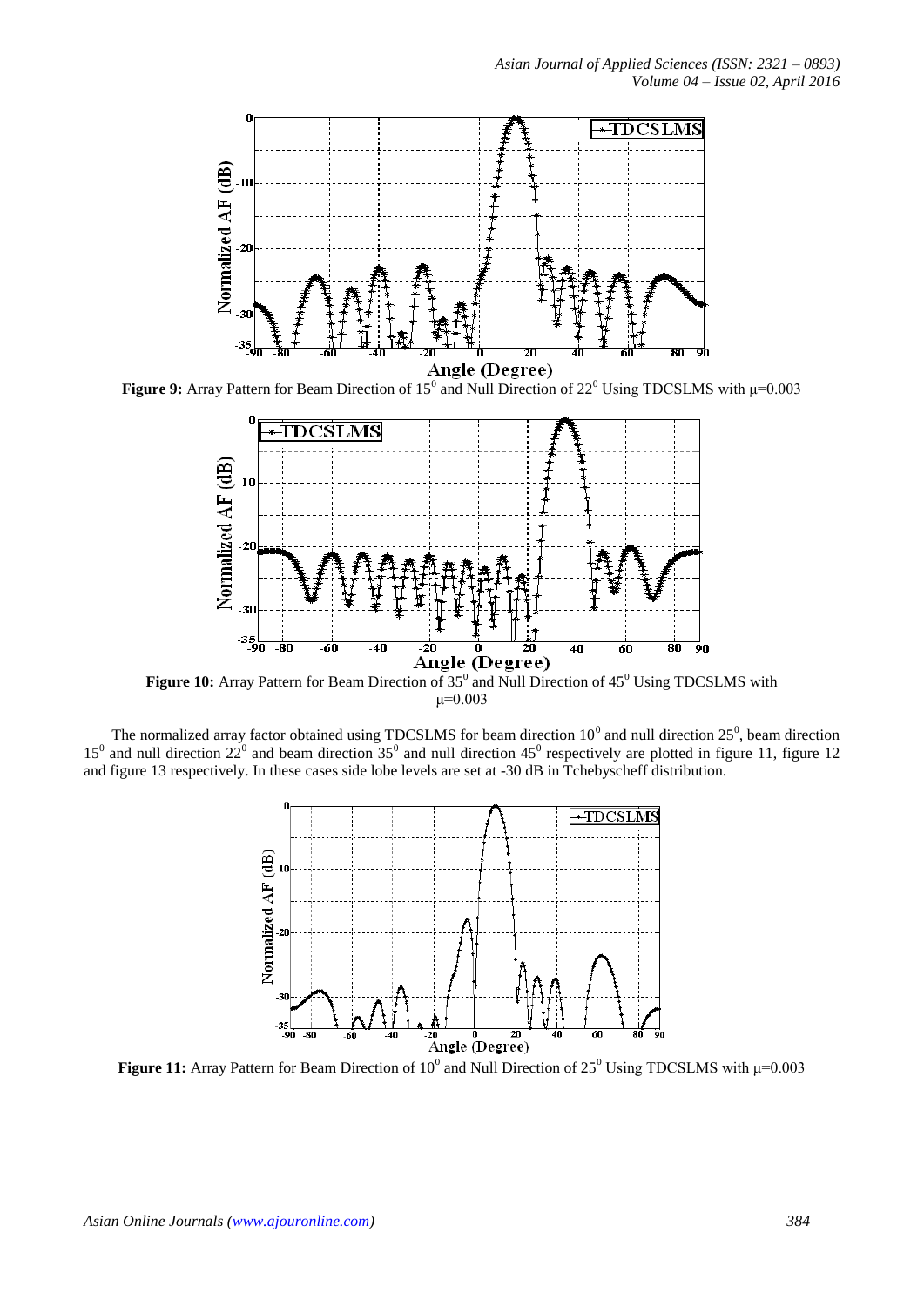

**Figure 12:** Array Pattern for Beam Direction of  $15^0$  and Null Direction of  $22^0$  Using TDCSLMS with  $\mu$ =0.003



**Figure 13:** Array Pattern for Beam Direction of  $35^0$  and Null Direction of  $45^0$  Using TDCSLMS with  $\mu$ =0.003

The summary of results with respect to null direction, null-to-null beamwidth (BW) and side lobe level (SLL) are tabulated in table 1for all the cases considered in this paper. In all the algorithms, desired main beam directions achieved perfectly, whereas, in some cases there is small shift of null directions from the desired value.

| <b>Table 1.</b> I critifiances of Beam-forming Argoriumis CSEMS and TDCSEMS |                   |                 |            |                     |           |            |                     |           |            |                    |           |            |
|-----------------------------------------------------------------------------|-------------------|-----------------|------------|---------------------|-----------|------------|---------------------|-----------|------------|--------------------|-----------|------------|
| <b>Desired</b>                                                              | <b>CSLMS</b>      |                 |            | <b>TDCSLMS</b>      |           |            | <b>TDCSLMS</b>      |           |            | <b>TDCSLMS</b>     |           |            |
| beam                                                                        |                   |                 |            | $($ In TD SLL = -20 |           |            | $(In TD SLL = -25)$ |           |            | $(In TD SLL = -30$ |           |            |
| direction,                                                                  |                   |                 |            |                     | dB)       |            |                     | dB)       |            |                    | dB)       |            |
| null                                                                        |                   |                 |            |                     |           |            |                     |           |            |                    |           |            |
| direction                                                                   |                   |                 |            |                     |           |            |                     |           |            |                    |           |            |
|                                                                             | Null<br>Direction | <b>BW</b>       | <b>SLL</b> | Null<br>Direction   | <b>BW</b> | <b>SLL</b> | Null<br>Direction   | <b>BW</b> | <b>SLL</b> | Null<br>Direction  | <b>BW</b> | <b>SLL</b> |
| $10^0$ , $25^0$                                                             | $25^{0}$          | $14^{0}$        | $-11dB$    | $26^{0}$            | $20^{0}$  | $-22dB$    | $26^{0}$            | $19^{0}$  | $-13dB$    | $26^{0}$           | $20^{0}$  | $-18dB$    |
| $15^0$ , $22^0$                                                             | $23^{0}$          | $15^{0}$        | $-11dB$    | $24^{0}$            | $22^{0}$  | $-21dB$    | $24^{0}$            | $19^{0}$  | $-20dB$    | $25^{0}$           | $20^{0}$  | $-19dB$    |
| $35^0, 45^0$                                                                | 46 <sup>0</sup>   | 19 <sup>0</sup> | $-15dB$    | $47^{0}$            | $23^{0}$  | $-20dB$    | $47^0$              | $21^{0}$  | $-19dB$    | $47^{0}$           | $25^{0}$  | $-24dB$    |

**Table 1:** Performances of Beam-forming Algorithms CSLMS and TDCSLMS

## **4. DISCUSSIONS AND CONCLUSIONS**

A new method of adaptive beam formation for smart antenna using Tchebyscheff distribution and CSLMS algorithm is presented here. Lower side lobe level is achieved using this proposed method for all the cases compared to using only CSLMS algorithm. Number of iterations in each computation is 100. Simulations are done using large number of step-size values in CSLMS algorithm. The step-size values  $(\mu)$  in all the cases mentioned from figure 2 –